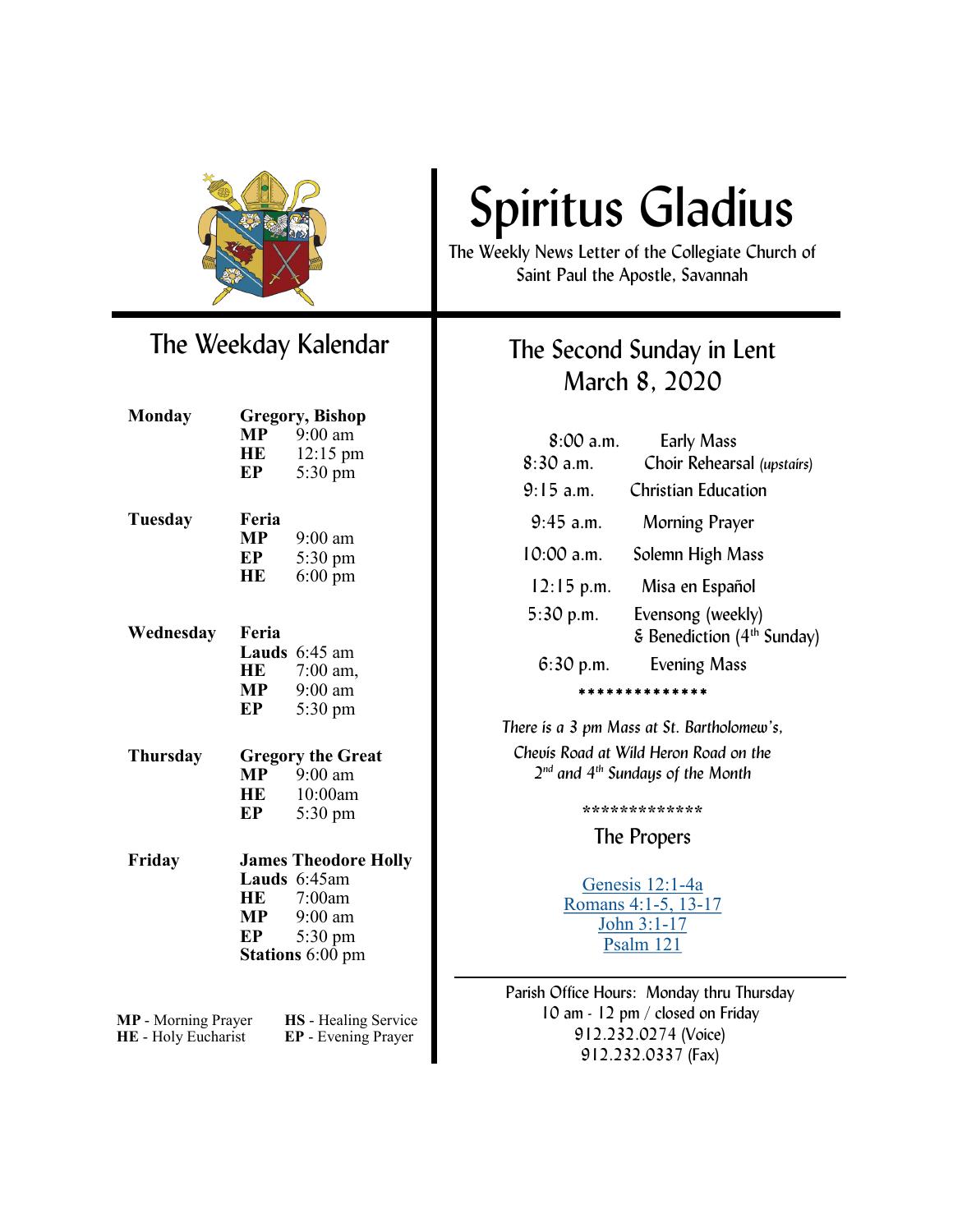## REFLECTIONS

Dear Brothers and Sisters in Christ:

A lot has been said in recent times about the return to basics. Many writers and commentators have chosen to engage what has become a popular "sound bite" as if it was a mantra or incantation, which by its very repetition, will solve all our problems. Basics for Christians is not merely a matter of following a set of rules and regulations or a set pattern for living, but attempting to live ones 'life as a pilgrimage of intentional relationship with God and neighbor in light of divine revelation. We are a society formed by the vision of the enlightenment and its heavy emphasis on the rational and the need to objectify all interactions. Our culture does not easily hold in tension the intuitional with the rational, a combination constantly called upon in the pilgrim life of every Christian.

The Rev. Dr. John Westerhoff has said concerning the challenge of leading the Church in a cultural environment that, is not so much hostile as it is indifferent, that not only have the moral limits of the Enlightenment been reached in our century but the privatization and relativization of religion in our culture was its natural culmination. Considering this insight, what does Dr. Westerhoff suggest we do as church? Work hard at forming a community that values the intuitive way of thinking and knowing. Cultivate the imaginative side of our way of engaging life and emphasize that God has made his way and will known to us in Revelation. We have tended to Study things to death. Instead of engaging scripture prayerfully, we study and objectify it. The same with prayer, instead of practicing contemplation and other various forms of prayer, we study them. Maybe instead of asking the question, what can I get out of prayer and Scripture we might ask what does scripture and prayer expect of me, how does it hold me accountable, what kind of dialogue does it lead me into?

The classic model for entering cooperative action with prayer and scripture is the Benedictine formula for praying the daily office. The first step is contemplation - spending time clearing your head of the cares and the occupations of the day. Next, we are asked to engage the scriptural reading. Absorbing it slowly and reading it multiple times if necessary. For conversation to begin a period of silence is in order. The Canticle which follows is designed to help us release and clear our minds for the next action.

For a number of people, the recitation of the daily office is not possible or particularly helpful, but the pattern just suggested can be used with any engagement of prayer, scripture or intercession. We have been invited to the observance of a holy Lent. On Ash Wednesday we were called to a period of self-examination and repentance; Prayer, fasting and selfdenial; and reading and meditating on God's holy Word. Let us consider how we might better cooperate with the vision inherent in these words and observe with devotion the days of our Lord's passion, putting to mind the message of pardon and absolution set forth in the Gospel of our Savior, and the need which all Christians continually have to renew our repentance and faith. Also consider how one of the weekday Masses, the daily office which is publicly offered twice a day, the Wednesday Night Study or the Sunday forums and the Thursday Bible Study along with the Friday Stations of the Cross might enable or encourage each of us in our pilgrimage. WWIII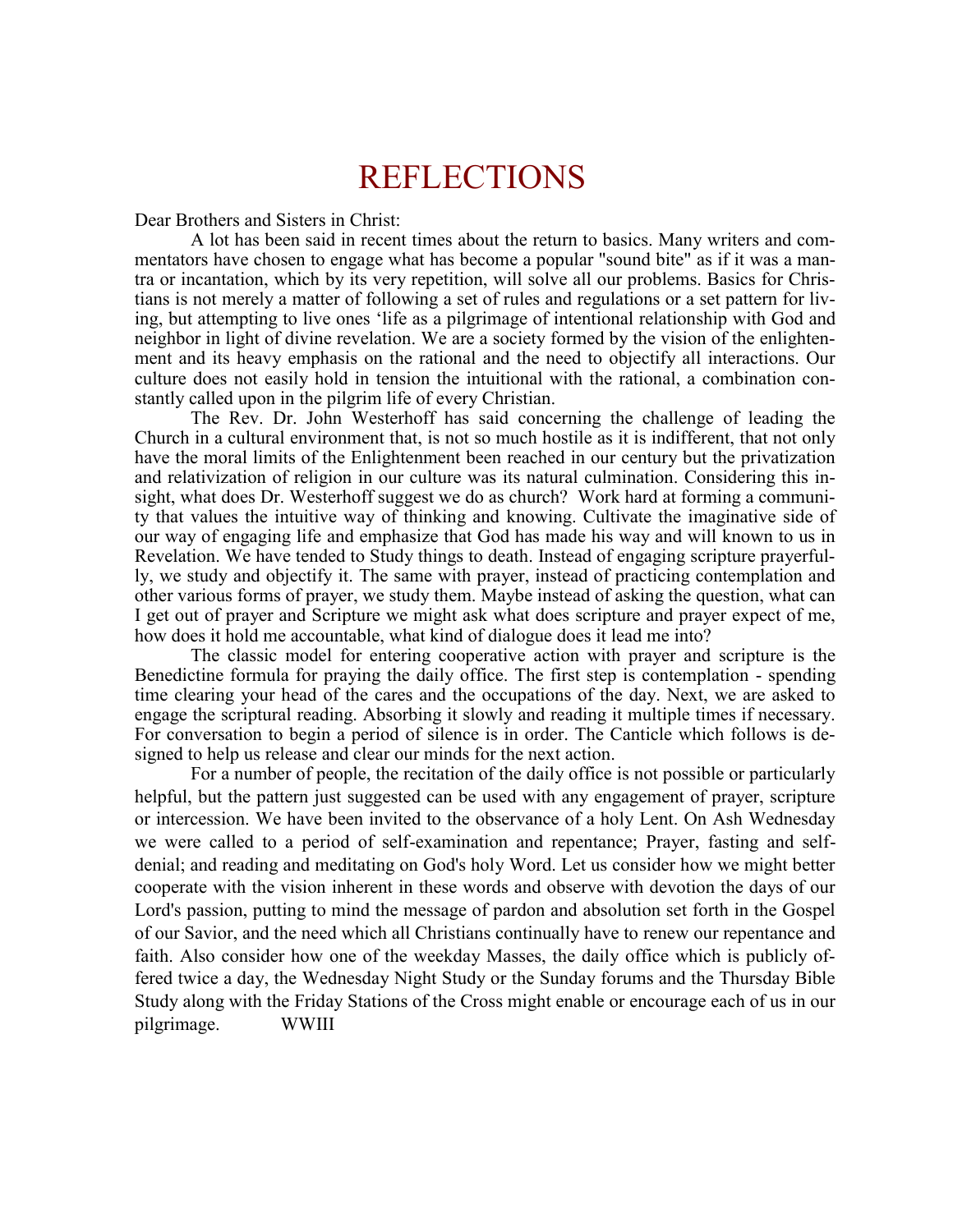## Parish News and Events

**Second Sunday in Lent Hymns:** 

Great Litany, 440, 401, 313, 635

#### **Anthem**

Steal Away (Traditional African American Spiritual)

\*MUSIC NOTE: *In Lent the playing of the organ and other musical instruments is allowed only in order to support the singing, hence there are no organ voluntaries at the beginning or at the end of mass. Also, traditionally Gregorian chant was sung unaccompanied; we continue this tradition at St. Paul's Church..* 

#### **Time Change This Sunday!**

Daylight Saving Time begins on *Sunday*, March 8, 2020 at 2:00 A.M. On Saturday night, set your clocks forward one hour (i.e., losing one hour) to "spring ahead."

#### **Volunteer Opportunity: St. Paul's Food Pantry**

For over 30 years, St. Paul's has been distributing food for those in need. If you would like to help with the distribution, be at the Food Pantry building at 7am  $(2<sup>nd</sup>$  and  $4<sup>th</sup>$  Tuesday); the time commitment is from 7am-8:30am. The Food Pantry is located behind the parish house at the corner of  $34<sup>th</sup>$  and Lincoln. For more information, please contact Kris Lee at 912-704-3332 or Heather Downs at 912-507-4218.

#### **Adult Forum Book Discussion:**  *God Be In My Head*

You are invited to attend the Adult Christian Education forum on Sundays at 9:15am in the Parish Hall, led by Fr. Willoughby. Discussion of the book *God Be In My Head, Sarum Prayer* by Ken Wilson, offers a step-by-step introduction to this ancient prayer with forty short meditations, drawing the reader into the different aspects of the prayer each day and serves as an easy access Lenten guide.

#### **Children's Sunday School This Sunday**

*Jesus says, "God so loved the world & gave his only Son".* All children are invited to attend. We meet upstairs on the  $2<sup>nd</sup>$  floor from 11:45 a.m. to 12:15 p.m. Sunday school is led by Grace Downs & Mother Lauren Byrd.

#### **Coffee Hour Hosts**

**T**he sign-up for Coffee Hour Hosts for **February and March** is now available on Sign-up Genius (*Copy and paste this link to sign up):***https:// tinyurl.com/w2e2qxa**

Thank you for your support of this important ministry.

#### **Book Discussion Group on Wednesdays**

Join your fellow parishioners as we meet for a light supper and discussion of the book *A Spring in the Desert* by Bishop Designate Frank Logue and his wife Victoria on Wednesdays in the Parish Hall at 6pm. Books are available for a donation of \$8.00

#### **Stations of the Cross**

Join your fellow parishioners as we pray the Stations of the Cross, every Friday during Lent at 6:00pm in the church.

#### **Lenten Fish Frys**

It is the season for Fish Frys! Join us on **March 27th and April 3rd** in the Parish Hall at 6:30 pm (immediately following Stations of the Cross at 6pm). Cost is \$10 Adults, \$5 12 and under. Menu: Fried fish, hush puppies, sides and a drink. Beer and wine will be available at an additional \$2 charge

#### **Sign Up for the Quiet Day**

Make time in your calendar for St. Paul's Quiet Day, Saturday, March 7<sup>th</sup>, from 8:30am-1:00pm. A Quiet Day is a retreat designed with periods of teaching and prayerful reflection. At this St. Paul's Quiet Day, facilitator The Rev. Mother Lauren Byrd will present the topic: *The Angelus: A Prayer & Pattern for Faithful Living*. To RSVP, please sign up on the bulletin board or online at: shorturl.at/oxBKV

#### **Spring Plant Sale**

Do you have any plants that need to be divided or are no longer wanted? Please consider donating your plants to the Spring Plant Sale, held on Saturday, April 25th. Parishioner and plantwhisperer Lily Wong will take your plants, divide them and repot them for the sale. Contact Lily at 912-355-3397. She needs time to prep the plants, so call today!